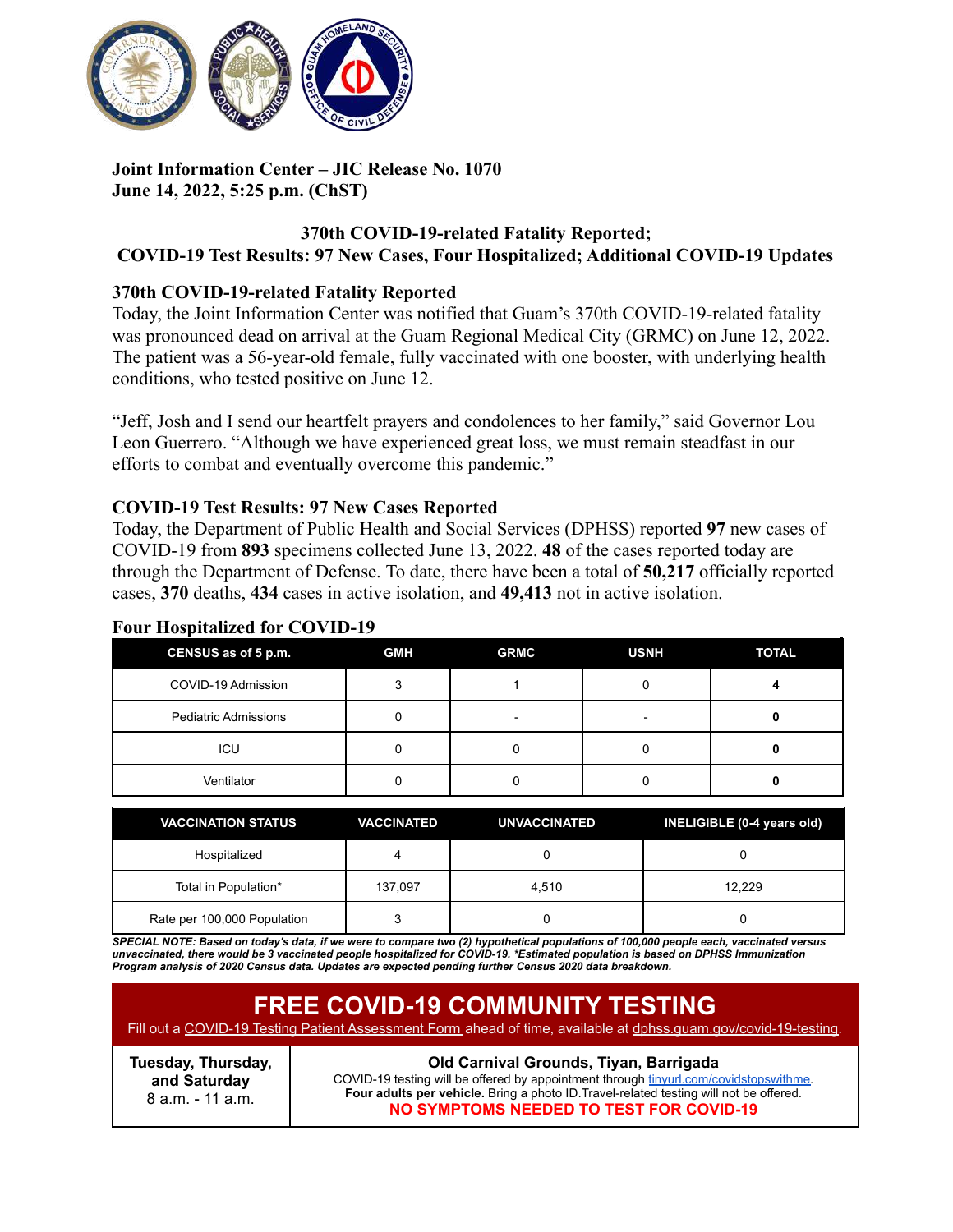| <b>Tuesdays and</b><br>Thursdays:<br>9 a.m. - 12 p.m. | DPHSS Southern Region Community Health Center (SRCHC), Inalåhan<br>By appointment only for individuals with COVID-like symptoms. Four adults per vehicle. Bring a<br>photo ID. Travel-related testing not offered. Call (671) 828-7604/5/7518. Register at<br>tinvurl.com/covidstopswithme |
|-------------------------------------------------------|--------------------------------------------------------------------------------------------------------------------------------------------------------------------------------------------------------------------------------------------------------------------------------------------|
| <b>Monday - Saturday:</b><br>9 a.m. by appointment    | DPHSS Northern Region Community Health Center (NRCHC), Dededo<br>By appointment only for individuals with COVID-like symptoms. Four adults per vehicle. Bring a<br>photo ID. Call (671) 635-7525/6 to schedule an appointment.                                                             |

## **Reduce the Risk of Exposure and Spread of COVID-19**

● **At-risk individuals and older adults should continue wearing face masks** in confined, poorly ventilated areas. Older adults and people with serious chronic medical conditions are most at risk for serious complications and death due to COVID-19. Serious chronic medical conditions include:

| Heart disease | Obesity                                              | Chronic liver disease                      |
|---------------|------------------------------------------------------|--------------------------------------------|
| Diabetes      | Immunocompromised conditions (e.g. cancer,<br>lupus) | Neurologic/neurodevelopmental<br>condition |
| Lung disease  | Chronic renal disease                                | Current or former smoker                   |

- **[Get your COVID-19 booster doses](http://cdc.gov/coronavirus/2019-ncov/vaccines/booster-shot.html)** after the recommended time has lapsed from your vaccination series completion.
- **Look for emergency warning signs** for COVID-19 and call 911 if you have trouble breathing, persistent pain or pressure in the chest, new confusion, inability to wake or stay awake, or bluish lips or face. Individuals who are sick are advised to:
	- **Stay home, except to seek medical care**. Call ahead before visiting the clinic/doctor or pharmacy. Ask your doctor for a telehealth visit. Use a drive-through pharmacy to pick up prescription or over-the-counter medicines.
	- **Monitor for symptoms** of COVID-19 including fever, cough, and shortness of breath, fatigue, body aches, headaches, loss of taste or smell, sore throat, congestion, nausea and/or diarrhea.
	- **Get tested if you have symptoms** of COVID-19.
		- If you have symptoms, work hard to get tested for COVID-19 right away, and then speak with your physician about your treatment options.
		- While waiting for test results, you should stay away from others, including staying apart from those living in your household.
	- **Report Positive COVID-19 At-home Test Results to DPHSS** at [dphss.surveillance@dphss.guam.gov](mailto:dphss.surveillance@dphss.guam.gov).
	- **Isolate if you have tested positive for COVID-19**. While in isolation:
		- a. Eat in a separate room or area; use a separate bedroom; use a separate bathroom. If sharing a bathroom, clean and disinfect after each use.
		- b. Avoid sharing personal items dishes, cups/glasses, silverware, towels, bedding or electronics (e.g., cellphone).
		- c. Wear a face mask.
		- d. Wash your hands often using soap and water, or hand sanitizer; avoid touching your eyes, nose, or mouth with unwashed hands.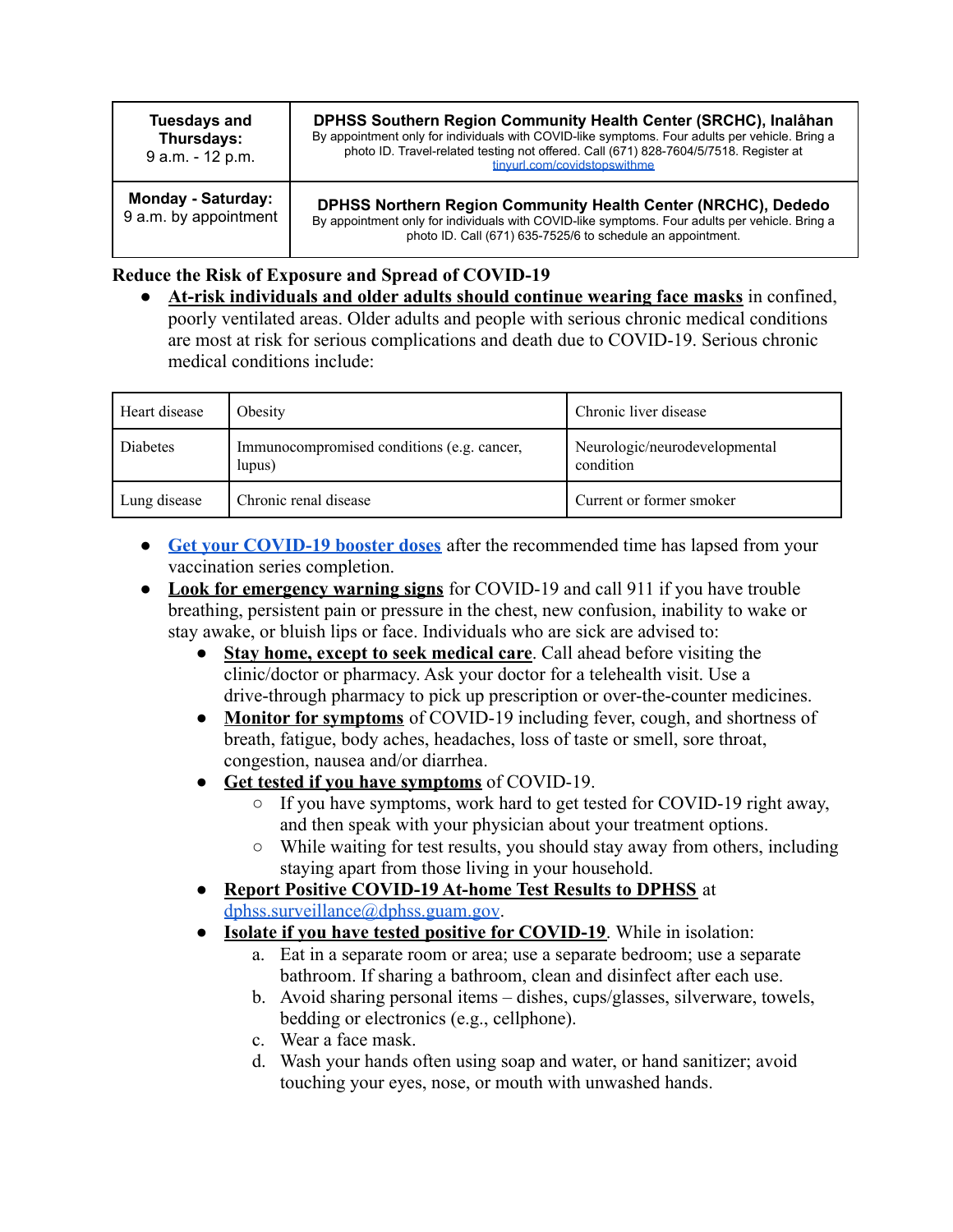e. Clean and disinfect "high touch" surfaces and items every day (tables, doorknobs, light switches, handles, desks, toilets, faucets, sinks, and electronics)

# **COVID-19 Therapeutic Paxlovid**

Earlier this year, DPHSS issued a standing order for a COVID-19 therapeutic called Paxlovid. Paxlovid was given emergency use authorization (EUA) by the U.S. Food and Drug Administration (FDA) for treatment of COVID-19. Treatment is indicated for recently diagnosed COVID-19 patients with mild-moderate symptoms. If you have symptoms or test positive, ask your health care provider within five days of your first symptoms. Prescribing providers are advised to document SARS-CoV-2 viral test (lab-based antigen or PCR), and symptoms of COVID-19 for  $\leq$ 5 days. Read the standing order for paxlovid [HERE](https://dphss.guam.gov/wp-content/uploads/2022/02/Standing-Order-of-Paxlovid-signed-dated-48pg-1.pdf).

## **Second COVID-19 Booster Doses Available**

Second doses of the COVID-19 booster are available to individuals ages 12 years and older who are moderately or severely immunocompromised. Eligible individuals may receive a second booster dose using an mRNA (Pfizer-BioNTech or Moderna) COVID-19 vaccine at least 4 months after the first booster dose.

Adults between the ages of 18 and 49 who are not moderately or severely immunocompromised and who received Janssen COVID-19 Vaccine as both their primary series dose and booster dose may receive a second booster dose using an mRNA COVID-19 vaccine at least 4 months after the Janssen booster dose. Adults ages 50 years and older could benefit from a second mRNA booster dose as they are at increased risk for severe COVID-19. Adults 50 years and older may receive a second booster dose, if it has been at least 4 months after the first booster dose.

| <b>FREE COVID-19 VACCINATION CLINICS (AGES 5 AND OVER)</b><br>FIRST, SECOND AND BOOSTER SHOTS AVAILABLE - Pfizer-BioNTech, Moderna, Johnson & Johnson |                                                                                                                                                                                                                                                                                                        |  |
|-------------------------------------------------------------------------------------------------------------------------------------------------------|--------------------------------------------------------------------------------------------------------------------------------------------------------------------------------------------------------------------------------------------------------------------------------------------------------|--|
| Tuesday, Thursday, and                                                                                                                                | Agana Shopping Center (2nd Floor) - Register: tinyurl.com/vaxquam                                                                                                                                                                                                                                      |  |
| <b>Saturday</b>                                                                                                                                       | Walk-ins are welcome, but appointments will be expedited. Bring appointment confirmation and                                                                                                                                                                                                           |  |
| 11 a.m. - 3 p.m.                                                                                                                                      | proof of identity. Last appointment is 30 minutes before closing.                                                                                                                                                                                                                                      |  |
| Mon. - Thurs.                                                                                                                                         | DPHSS Northern Region Community Health Center (NRCHC), Dededo                                                                                                                                                                                                                                          |  |
| 9 a.m. - 5 p.m.                                                                                                                                       | Last vaccine will be administered 30 minutes before closing. Walk-ins welcome. Curbside                                                                                                                                                                                                                |  |
| Sat: 9 a.m. - 12 p.m.                                                                                                                                 | vaccination available for people with disabilities.                                                                                                                                                                                                                                                    |  |
| <b>Monday - Friday</b><br>9 a.m. - 12 p.m.                                                                                                            | DPHSS Southern Region Community Health Center (SRCHC), Inalåhan<br>Call (671) 828-7604/5/7518 to schedule an appointment. Last appointment is 30 minutes<br>before closing. Walk-ins welcome. Curbside vaccination available for people with disabilities.<br>Register at tinyurl.com/covidstopswithme |  |

## **Incentives Offered for COVID-19 Vaccination Series Completion and Boosters**

A program administered by the government of Guam is providing incentives to individuals 12 years of age and older who maintain their COVID-19 vaccinations who are:

- Completing their last dose in primary series; OR
- Receiving 1st Booster Dose OR 2nd Booster Dose

Eligible residents may choose between IP&E gift certificates for \$25 gas at Shell Gas Stations OR \$25 at Shell Foody's Guam stores (alcohol and tobacco items excluded) *while supplies last*. **Gift certificates will only be offered at vaccination clinics at NRCHC, SRCHC, the Agana Shopping Center, and senior citizen outreach clinics**, *while supplies last***.**